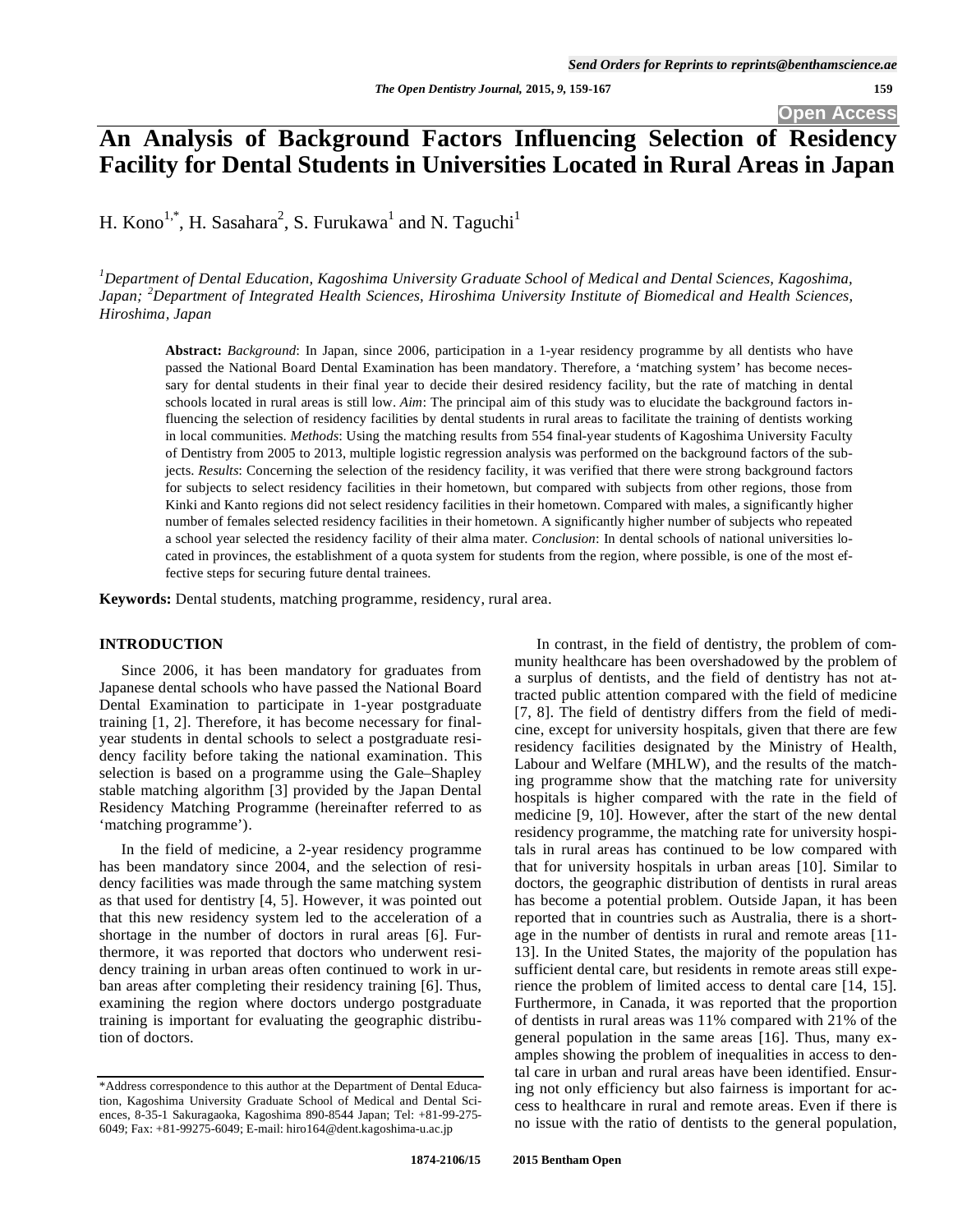the overall number of dentists in rural and remote areas is insufficient due to the extended distance from the area of the residents to the clinics. In Japan, dental care is covered by National Health Insurance [17], and in the majority of the cases, dental care is supported by this public assistance. Therefore, to ensure fairness and a system that allows any citizen to receive care and 'equal treatment based on the latest standards anytime and anywhere', it is critical to promote the training of dentists who will support healthcare in local communities. With the emergence of the issue of a superaging society, the promotion of programmes such as home healthcare by the MHLW in Japan has increased the importance of establishing a foundation for local community healthcare, and the supply and geographic distribution of dentists in rural areas have become critical policy issues in the field of social dentistry [17].

Therefore, the principal aim of this study was to elucidate background factors influencing the selection of residency facilities by dental students to construct a practical training platform for dentists who will support healthcare in local communities. A detailed analysis of background factors influencing the selection of residency facilities by dental students will contribute to attracting dental trainees and students who wish to work in regional universities located in provinces as well as contribute to the development of human resources who will support healthcare in local communities in the future.

#### **MATERIALS AND METHODS**

We used data from the 9-year period from 2005 to 2013 based on the list of students held by the Educational Affairs Section of Kagoshima University Faculty of Dentistry and the list of matching programme results of the Residency Unit of the General Affairs Section of Kagoshima University Medical and Dental Hospital (total number of students, 554; males, 361; females, 193). Items analysed were as follows: gender, age, year of graduation, repeating a school year, failing the national examination, hometown and prefecture where the residency facility was located. Based on these items, multiple logistic regression analysis was performed on students who selected their alma mater for their residency facility, those who selected a facility in their hometown and those who selected a facility in an urban location (i.e. more urban than the area of their alma mater or their hometown). All statistical analyses were performed using the PASW v.21 statistical package (IBM SPSS Statistics, IBM Corporation, Chicago, IL, USA), and statistical significance was set at  $p < 0.05$ .

Ethical considerations were addressed using data from anonymous records, which cannot be linked to individuals; no data contained personally identifiable information. Furthermore, the present study was part of a study approved by the Ethics Committee for Epidemiological Studies of Kagoshima University Graduate School of Medical and Dental Sciences (Approval No. 375).

### **RESULTS**

Students' characteristics and the proportion of students selecting the residency facility at Kagoshima University for their respective specialities are shown in Table **1**. The male: female ratio was approximately 2:1. The age of the largest group was 25 years, followed by a group with the age of 26 years, with the third largest group being in the age group of 30–34 years. It is required that students should reach the minimum age of 24 years before their final year for admission into graduate school; the proportion of these students was 11.2%. The proportion of students who repeated a school year before graduation was 25.8%, implying that approximately one of four students had repeated a school year. The number of students who failed the national examination and participated in the repeated matching programme was 11.7%. Regarding the hometown of students, the number of students from Kagoshima Prefecture, where Kagoshima University is located, was the greatest at 25.8%, followed by 25.1% being the number of students from the Kyushu region, excluding Kagoshima; the majority of students were from the Kyushu region (the region to which Kagoshima Prefecture belongs). The proportion of students from prefectural capitals with populations smaller and greater than the population of Kagoshima City was 34.7% and 39.4%, respectively.

The results of the multiple logistic regression analysis of the relationship between the selection of the alma mater for their residency facility and background factors are shown in Table **2**. An association between the selection of the residency facility and the items concerning repeating a school year and having Kagoshima as their hometown (the location of the alma mater) was observed; particularly, the association with having Kagoshima as their hometown was strong. In contrast, no gender differences were noted. Furthermore, no significant association with age was noted on the basis of 24 year-old students who had neither failed the entrance examination nor repeated a school year. No significant differences were noted in any year when compared with the start of the matching programme in 2005.

The results of the multiple logistic regression analysis of the association with the selection of the residency facility in the hometown of students are shown in Table **3**. It was noted that, compared with males, females more often selected a residency facility in their hometown. No association was observed for age, year of graduation or failing the national examination. When the Kyushu region, except for Kagoshima, was used as the point of reference, it was shown that students from Kinki and Kanto regions did not select residency facilities in their hometown.

The multiple logistic regression analysis of the association with the selection of residency facilities in urban areas was performed. The results relating to whether students selected facilities located in prefectures within prefectural capitals that had populations greater than the population of Kagoshima City are shown in Table **4**. No significant relationship was observed for gender, age, year of graduation, repeating a school year, failing the national examination or hometown. The results relating to whether students selected facilities located in prefectures within prefectural capitals that had greater populations than the population of the prefectural capital of their hometown are shown in Table **5**. Similar to the case of Table **4**, no significant relationship was observed for gender, age, year of graduation, repeating a school year or failing the national examination. However, a preference for urban areas was observed for those from Shikoku, Kinki, Kanto, Tohoku and Hokkaido regions.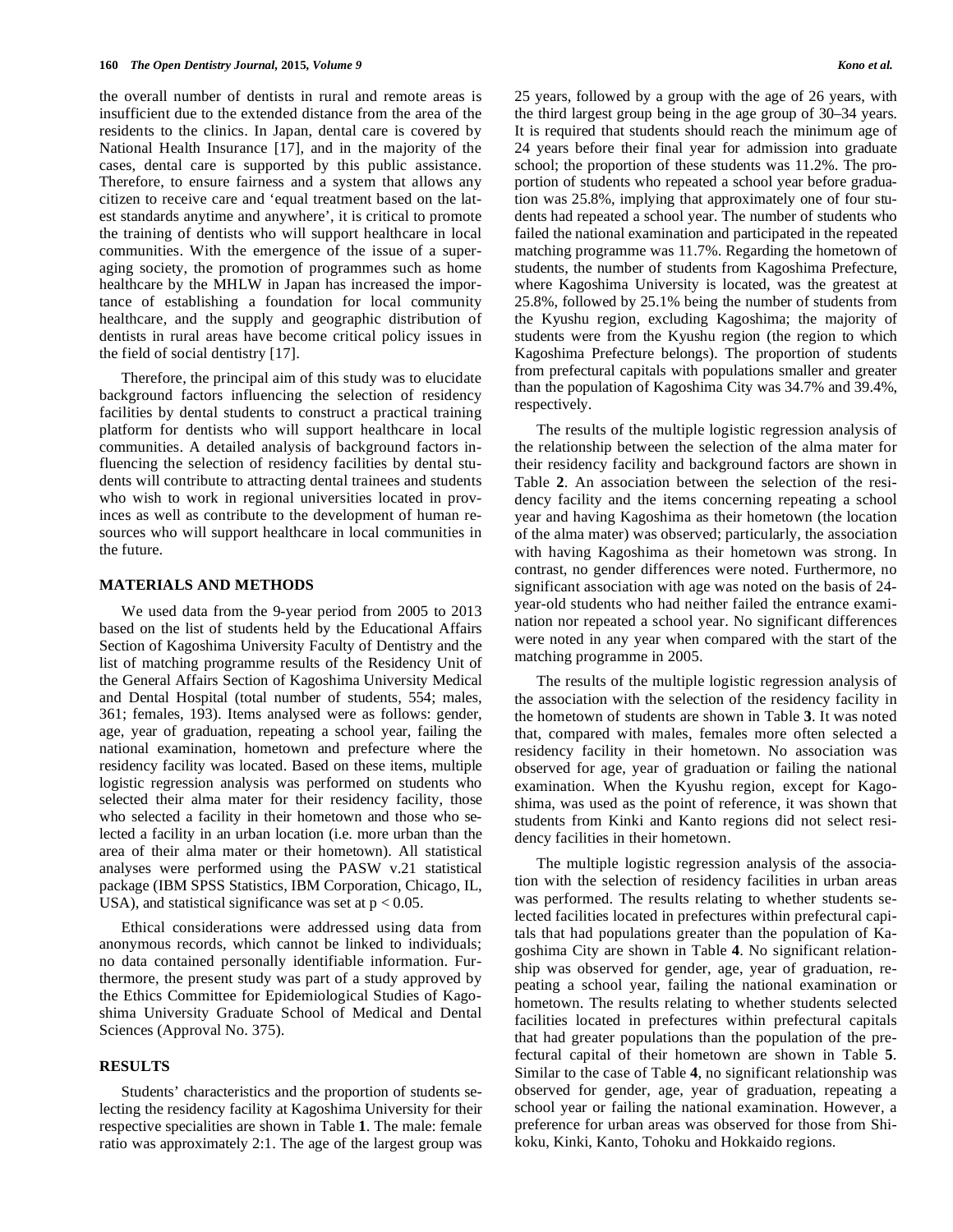| <b>Variables</b>          |                                                                                                  | <b>Number</b> | $\frac{0}{0}$ | Number of matched<br>Kagoshima Univ. | $\frac{0}{0}$ | $\chi^2$ -test |
|---------------------------|--------------------------------------------------------------------------------------------------|---------------|---------------|--------------------------------------|---------------|----------------|
|                           | Male                                                                                             | 361           | 65.2          | 187                                  | 51.8          |                |
| Gender                    | Female                                                                                           | 193           | 34.8          | $80\,$                               | 41.5          | $0.020*$       |
|                           | 24                                                                                               | 62            | 11.2          | $28\,$                               | 45.2          |                |
|                           | $25\,$                                                                                           | 140           | 25.3          | $52\,$                               | 37.1          |                |
|                           | 26                                                                                               | 99            | 17.9          | 41                                   | 41.4          |                |
|                           | $27\,$                                                                                           | 54            | 9.7           | $24\,$                               | 44.4          |                |
| Age                       | 28                                                                                               | 41            | 7.4           | $22\,$                               | 53.7          |                |
|                           | 29                                                                                               | $30\,$        | 5.4           | $20\,$                               | 66.7          |                |
|                           | $30 - 34$                                                                                        | 84            | 15.2          | 53                                   | 63.1          |                |
|                           | $35 - 39$                                                                                        | 22            | 4.0           | 13                                   | 59.1          |                |
|                           | $40 - 69$                                                                                        | 22            | 4.0           | 14                                   | 63.6          | $0.002**$      |
|                           | 2005                                                                                             | 75            | 13.5          | 38                                   | 50.7          |                |
|                           | 2006                                                                                             | 72            | 13.0          | 41                                   | 56.9          |                |
|                           | 2007                                                                                             | 64            | 11.6          | $32\,$                               | 50.0          |                |
|                           | 2008                                                                                             | 61            | 11.0          | 24                                   | 39.3          |                |
| Year of graduation        | 2009                                                                                             | 56            | 10.1          | 22                                   | 39.3          |                |
|                           | 2010                                                                                             | 57            | 10.3          | $30\,$                               | 52.6          |                |
|                           | 2011                                                                                             | 55            | 9.9           | 32                                   | 58.2          |                |
|                           | 2012                                                                                             | 60            | 10.8          | 24                                   | 40.0          |                |
|                           | 2013                                                                                             | 54            | 9.7           | $24\,$                               | 44.4          | 0.217          |
|                           | No                                                                                               | 411           | 74.2          | 175                                  | 42.6          |                |
| Repeat year               | Yes                                                                                              | 143           | 25.8          | 92                                   | 64.3          | $0.000***$     |
| Fail the National Exam.   | $\rm No$                                                                                         | 489           | 88.3          | 230                                  | 47.0          |                |
|                           | Yes                                                                                              | 65            | 11.7          | 37                                   | 56.9          | 0.134          |
|                           | Kagoshima prefecture                                                                             | 143           | 25.8          | 107                                  | 74.8          |                |
|                           | Kyushu region (except Kagoshima)                                                                 | 139           | 25.1          | 61                                   | 43.9          |                |
|                           | Shikoku region                                                                                   | 31            | 5.6           | $10\,$                               | 32.3          |                |
|                           | Chugoku region                                                                                   | 29            | 5.2           | $\,8\,$                              | 27.6          |                |
| Hometown                  | Kinki region                                                                                     | $80\,$        | 14.4          | 36                                   | 45.0          |                |
|                           | Chubu region                                                                                     | 56            | $10.1\,$      | $18\,$                               | 32.1          |                |
|                           | Kanto region                                                                                     | 60            | $10.8\,$      | $24\,$                               | 40.0          |                |
|                           | Tohoku region, Hokkaido region,<br>Overseas                                                      | 16            | 2.9           | $\mathfrak{Z}$                       | 18.8          | $0.000***$     |
|                           | <kagoshima city<="" td=""><td>192</td><td>34.7</td><td>80</td><td>41.7</td><td></td></kagoshima> | 192           | 34.7          | 80                                   | 41.7          |                |
| Population of prefectural | >Kagoshima City                                                                                  | 218           | 39.4          | 80                                   | 36.7          | 0.303          |
| capital                   | (Kagoshima City)                                                                                 | (143)         | (25.8)        | (107)                                | (74.8)        |                |
|                           | (Overseas)                                                                                       | (1)           | (0.0)         | (0)                                  | (0.0)         |                |
| Total                     |                                                                                                  | 554           | $100.0\,$     | $267\,$                              | 48.2          |                |

# **Table 1. Characteristics of final year students in Kagoshima University Faculty of Dentistry from 2005 to 2013.**

\*:p<0.05, \*\*:p<0.01, \*\*\*:p<0.001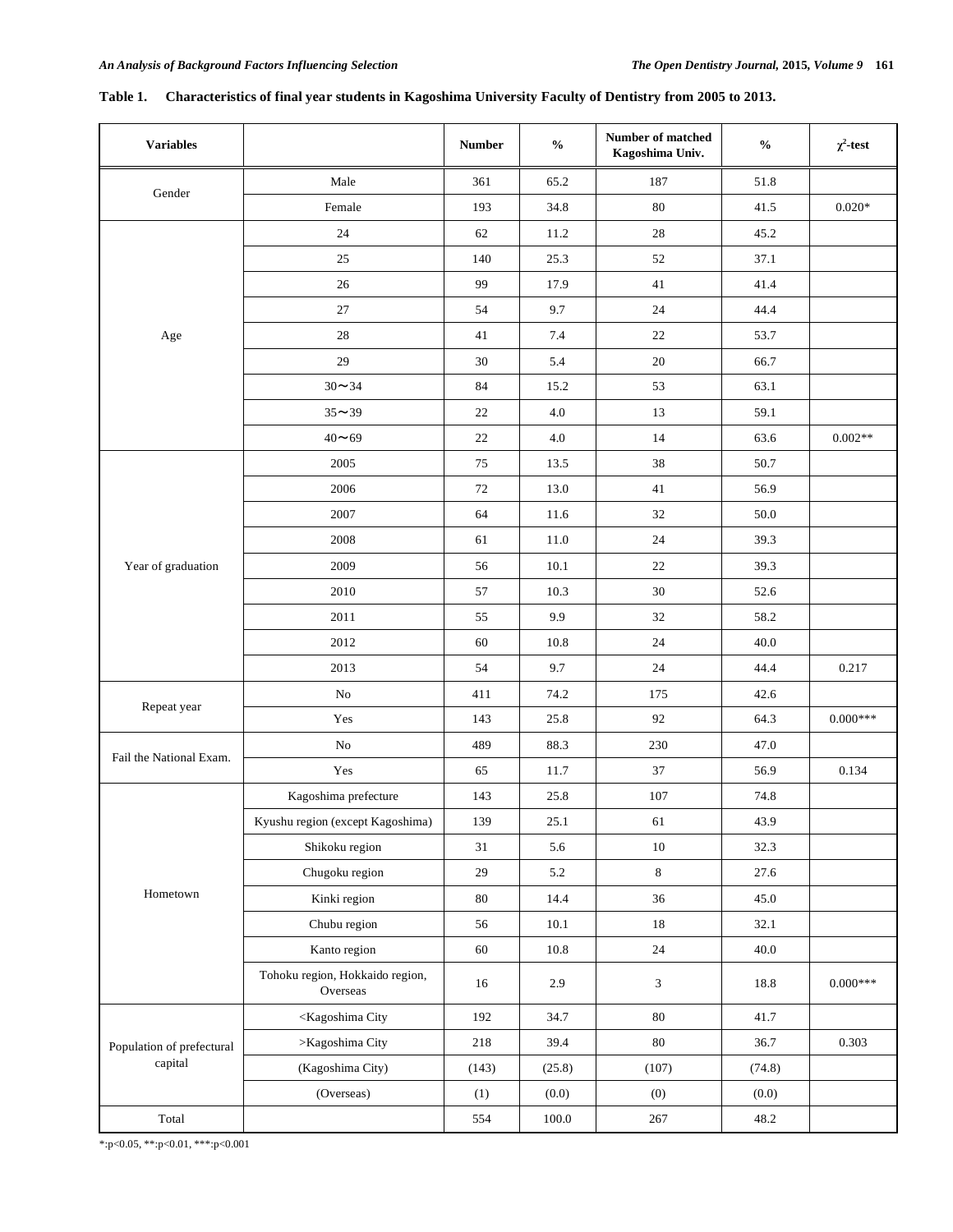|                         |                                          | <b>Odds Ratio</b> | 95% C.I. |              | P value    |
|-------------------------|------------------------------------------|-------------------|----------|--------------|------------|
|                         |                                          |                   | Lower    | <b>Upper</b> |            |
| Gender                  | Female                                   | 0.80              | 0.54     | 1.19         | 0.269      |
|                         | 24 (as standard)                         |                   |          |              |            |
|                         | 25                                       | 0.76              | 0.40     | 1.45         | 0.403      |
|                         | 26                                       | 0.86              | 0.43     | 1.72         | 0.671      |
|                         | 27                                       | 0.96              | 0.43     | 2.14         | 0.927      |
| Age                     | $28\,$                                   | 1.27              | 0.53     | 3.07         | 0.594      |
|                         | 29                                       | 2.06              | 0.76     | 5.58         | 0.155      |
|                         | $30 - 34$                                | 1.94              | 0.89     | 4.22         | 0.096      |
|                         | $35 - 39$                                | 1.72              | 0.58     | 5.16         | 0.330      |
|                         | $40 - 69$                                | 1.28              | 0.41     | 4.02         | 0.668      |
|                         | every 1 year from 2005                   |                   |          |              |            |
| Graduation year         |                                          | 1.01              | 0.94     | 1.09         | 0.809      |
| Repeat year             | Yes                                      | 1.68              | 1.00     | 2.80         | $0.049*$   |
| Fail the National Exam. | Yes                                      | 0.75              | 0.40     | 1.43         | 0.388      |
|                         | Kagoshima prefecture (as standard)       |                   |          |              |            |
|                         | Kyushu reigion (except Kagoshima)        | 0.25              | 0.15     | 0.43         | $0.000***$ |
|                         | Shikoku region                           | 0.18              | 0.08     | 0.44         | $0.000***$ |
|                         | Chugoku region                           | 0.14              | 0.05     | 0.34         | $0.000***$ |
| Hometown                | Kinki region                             | 0.31              | 0.17     | 0.56         | $0.000***$ |
|                         | Chubu region                             | 0.17              | 0.09     | 0.34         | $0.000***$ |
|                         | Kanto region                             | 0.23              | 0.12     | 0.44         | $0.000***$ |
|                         | Tohoku region, Hokkaido region, Overseas | 0.06              | 0.01     | 0.23         | $0.000***$ |

| Table 2. | Multiple logistic regression analysis of characteristics associated with selection of Kagoshima University. |  |  |  |  |  |  |  |
|----------|-------------------------------------------------------------------------------------------------------------|--|--|--|--|--|--|--|
|----------|-------------------------------------------------------------------------------------------------------------|--|--|--|--|--|--|--|

\*:p<0.05, \*\*\*:p<0.001

#### **DISCUSSION**

A significant relationship was observed between selecting the alma mater for their residency facility and having Kagoshima Prefecture as their hometown (hereinafter referred to as 'prefectural students'). Concerning the selection of Kagoshima University by prefectural students, the factors of alma mater and hometown were noted. First, an examination of alma mater was performed. There are 11 national university dental schools in Japan, and eight of these are located in cities designated by government ordinance (those with a population of 700,000 or more, hereinafter referred to as 'urban areas'), and three are located in provincial cities (hereinafter referred to as 'provincial areas'), including Kagoshima University (Fig. **1**). Japan is divided into eight regions: Hokkaido, Tohoku, Kanto, Chubu, Kinki, Chugoku, Shikoku and Kyushu/Okinawa. One national university dental school is located in each of the regions of Hokkaido, Tohoku, Kanto, Chubu, Kinki and Shikoku, two are located in the Chugoku region and three in the Kyushu/Okinawa region [9]. The mean matching of students from the same school in national universities from 2005 to 2013 (the ratio of students from the same school for the matching quota) was 64.2%; the mean of those from urban areas was 62.2%, and the mean of those from provincial areas was 71.4% [9]. The mean rate was 74.2% for students from Kagoshima University, showing the same trend as the mean of those from provincial areas. It has been reported that dental students prefer to pursue their education in the area in which they live [18]; similarly, in Japan, the rate of students who selected their alma mater was high. However, the reason why the same school ratio was higher for provincial areas compared with that for urban areas was that the quotas for matching were not met in provincial facilities compared with those met in urban facilities [9]; it appears that the same school ratio was higher. Concerning department quotas, the proportion of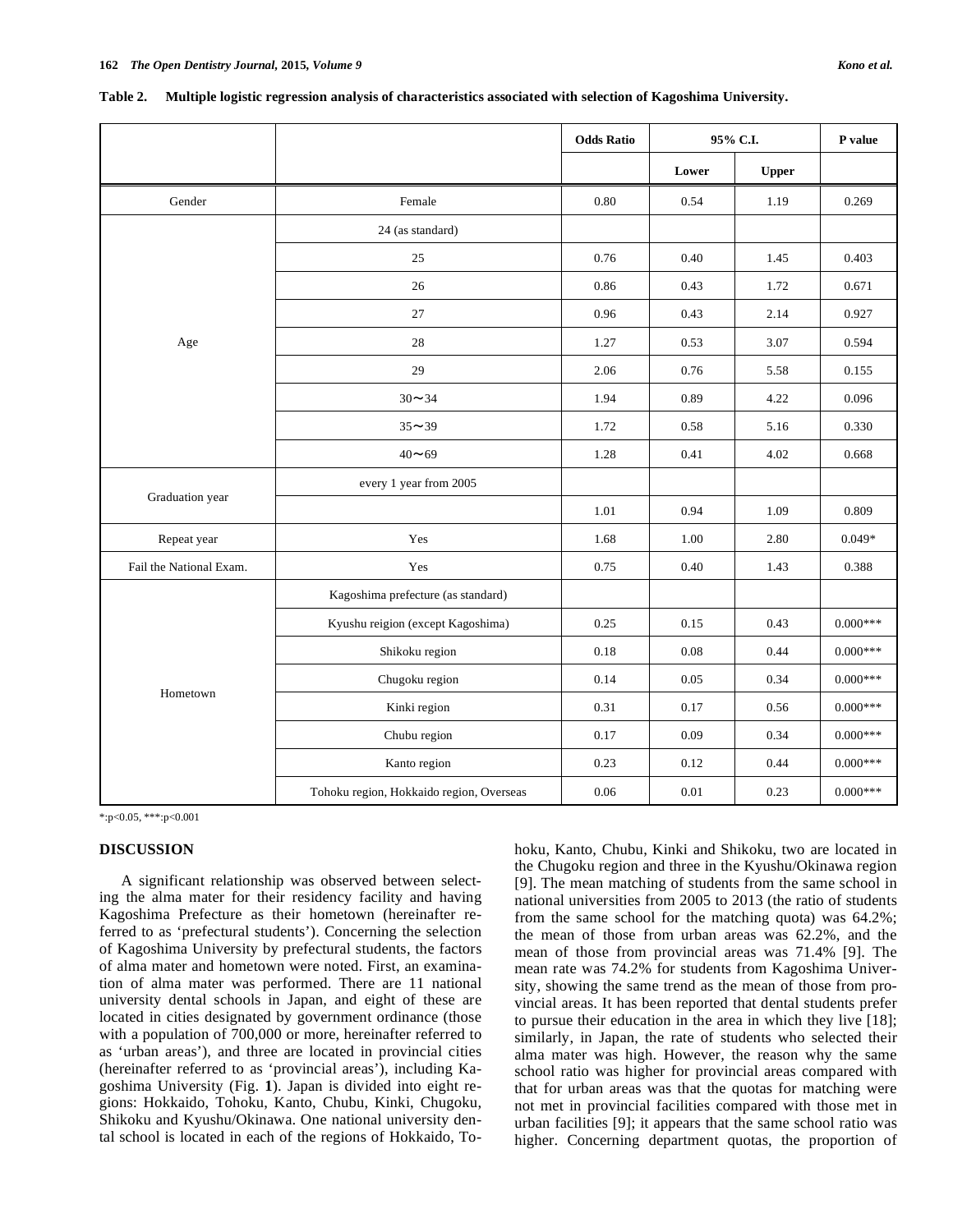|                         |                                                 | <b>Odds Ratio</b> |          | 95% C.I.     |           |
|-------------------------|-------------------------------------------------|-------------------|----------|--------------|-----------|
|                         |                                                 |                   | Lower    | <b>Upper</b> |           |
| Gender                  | Female                                          | 1.82              | 1.02     | 3.22         | $0.041*$  |
|                         | 24 (as standard)                                |                   |          |              |           |
|                         | 25                                              | 0.54              | 0.21     | 1.38         | 0.199     |
|                         | 26                                              | 0.63              | 0.23     | 1.71         | 0.365     |
|                         | 27                                              | 0.37              | 0.11     | 1.19         | 0.096     |
| Age                     | 28                                              | 1.74              | 0.40     | 7.50         | 0.458     |
|                         | 29                                              | 0.89              | 0.11     | 6.96         | 0.913     |
|                         | $30 - 34$                                       | 0.34              | 0.10     | 1.21         | 0.095     |
|                         | $35 - 39$                                       | $0.40\,$          | $0.07\,$ | 2.37         | 0.313     |
|                         | $40 - 69$                                       | 0.72              | 0.10     | 5.05         | 0.737     |
|                         | 2005 (as standard)                              |                   |          |              |           |
| Graduation year         | 2006                                            | 0.97              | 0.87     | 1.09         | 0.625     |
| Repeat year             | Yes                                             | 1.68              | 0.72     | 3.94         | 0.229     |
| Fail the National Exam. | Yes                                             | 1.54              | 0.52     | 4.54         | 0.434     |
|                         | Kyushu reigion (except Kagoshima) (as standard) |                   |          |              |           |
|                         | Shikoku region                                  | 0.90              | 0.32     | 2.56         | 0.849     |
|                         | Chugoku region                                  | 0.87              | 0.30     | 2.46         | 0.789     |
| Hometown                | Kinki region                                    | 0.25              | 0.11     | 0.59         | $0.002**$ |
|                         | Chubu region                                    | 1.00              | 0.43     | 2.34         | 0.993     |
|                         | Kanto region                                    | 0.34              | 0.14     | 0.81         | $0.015*$  |
|                         | Tohoku region, Hokkaido region, Overseas        | 0.51              | 0.14     | 1.85         | 0.307     |

| Table 3. |  |  | Multiple logistic regression analysis of background factors associated with selection of hometown. |
|----------|--|--|----------------------------------------------------------------------------------------------------|
|----------|--|--|----------------------------------------------------------------------------------------------------|

\*:p<0.05, \*\*:p<0.01

students who selected their own school for the residency facility, for example, in 2011 was 77.6% (319/411) in urban areas and 71.3% (102/143) in rural areas [9]. This is probably due to the combined factors of alma mater and the preference for urban areas in the urban area group. Therefore, the alma mater factor greatly contributed to facility selection; however, it was thought that the contribution of this factor was not as great in the provincial area group when compared with that in the urban area group.

Next, the selection of hometown was examined. According to an investigation made by the MHLW Health Policy Bureau, one reason for the selection of residency facility in their hometown was being near the parental home [10]. This can be also applied to the reason for which the prefectural students select Kagoshima University Medical and Dental Hospital as their residency facility, where those from other prefectures (hereinafter referred to as 'non-prefectural students') return to their hometowns. Previous studies have shown a trend for doctors to find employment in their hometown [19], and it can be assumed that a similar trend was shown for dentists. However, prefectural students were strongly inclined to select Kagoshima University when compared with non-prefectural students selecting their hometown. There could be two reasons for this. First, although there are 47 prefectures in Japan, there are only 19 prefectures having dental schools (with 11 prefectures having national universities); thus, there are many cases in which students have no dental school-affiliated hospital in their hometown. A medical school with a department of oral and maxillofacial surgery exists in each prefecture (in Japan, dentists can select oral and maxillofacial surgery for their initial residency training), but the number of students admitted is small (during the period from 2005 to 2013, the number of seats for dental school-affiliated hospitals was 27,999, while the number of seats for medical schools was 2,785 [9.9%]) [9]. The second reason is thought to be the coexistence of the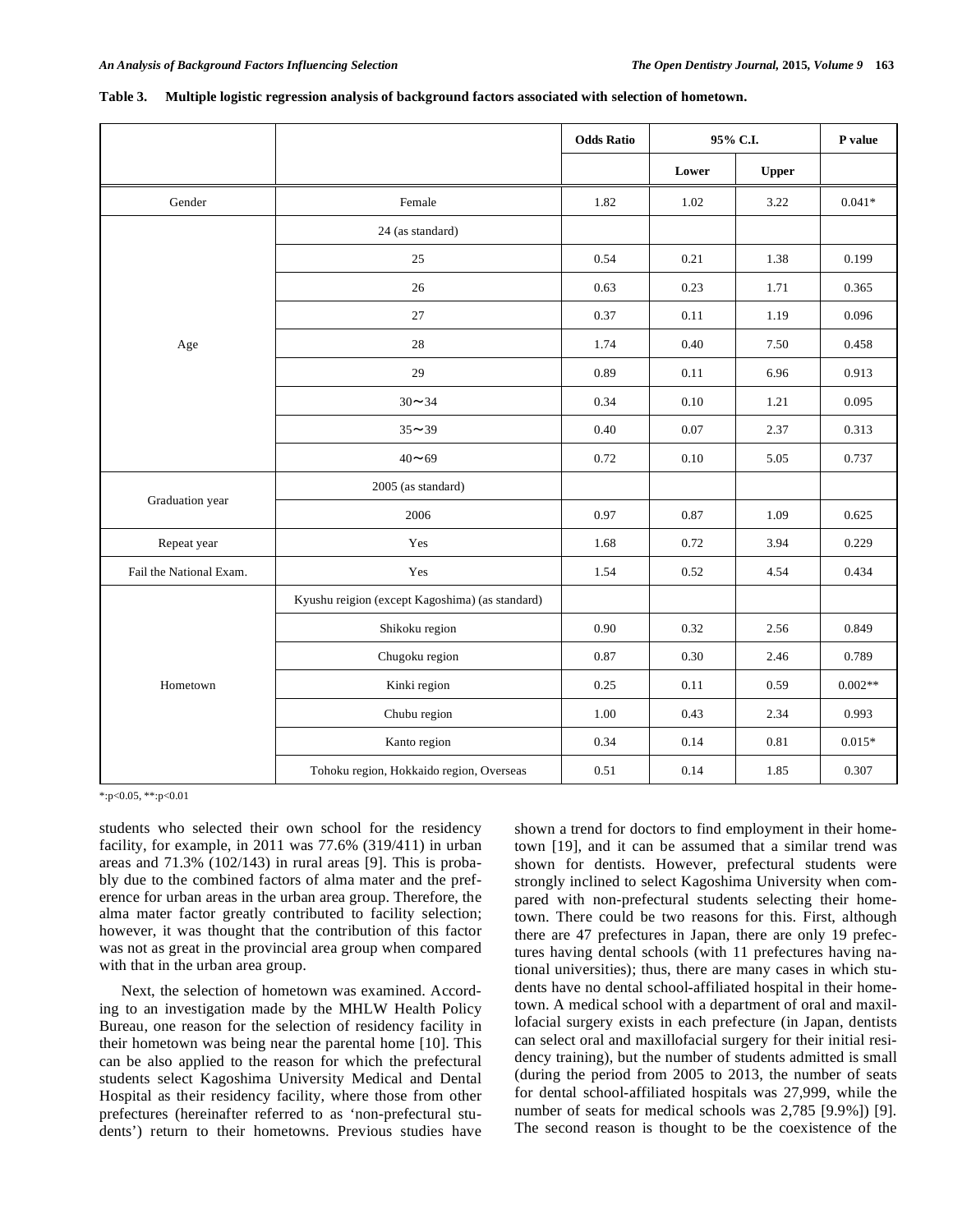|                         |                                    | <b>Odds Ratio</b> |          | 95% C.I.     | P value  |
|-------------------------|------------------------------------|-------------------|----------|--------------|----------|
|                         |                                    |                   | Lower    | <b>Upper</b> |          |
| Gender                  | Female                             | 1.47              | 0.55     | 3.93         | 0.44     |
|                         | 24 (as standard)                   |                   |          |              |          |
|                         | 25                                 | 0.35              | 0.06     | 1.93         | 0.23     |
|                         | 26                                 | 0.51              | 0.09     | 3.00         | 0.45     |
|                         | 27                                 | 0.74              | 0.10     | 5.36         | 0.77     |
| Age                     | 28                                 | 0.19              | 0.01     | 2.41         | 0.20     |
|                         | 29                                 | 0.11              | 0.01     | 1.58         | 0.11     |
|                         | $30 - 34$                          | 0.35              | 0.04     | 2.88         | 0.33     |
|                         | $35 - 39$                          | 0.69              | 0.04     | 11.86        | 0.80     |
|                         | $40 - 69$                          | 0.41              | $0.02\,$ | 6.73         | 0.53     |
|                         | every 1 year from 2005             |                   |          |              |          |
| Graduation year         |                                    | 1.15              | 0.97     | 1.37         | 0.11     |
| Repeat year             | Yes                                | 1.56              | 0.37     | 6.61         | 0.55     |
| Fail the National Exam. | Yes                                | 1.35              | 0.25     | 7.45         | 0.73     |
|                         | Kagoshima prefecture (as standard) |                   |          |              |          |
|                         | Kyushu reigion (except Kagoshima)  | 0.51              | 0.14     | 1.88         | 0.31     |
|                         | Shikoku region                     | 0.31              | 0.06     | 1.65         | 0.17     |
|                         | Chugoku region                     | 1.87              | 0.18     | 19.68        | 0.60     |
| Hometown                | Kinki region                       | 0.60              | 0.16     | 2.27         | 0.45     |
|                         | Chubu region                       | 0.88              | 0.17     | 4.52         | 0.87     |
|                         | Kanto region                       | 0.70              | 0.17     | 2.86         | 0.62     |
|                         | Tohoku region, Hokkaido region     | $3.07x10^{8}$     | $0.00\,$ |              | $1.00\,$ |

**Table 4. Multiple logistic regression analysis of background factors associated with selection of cities with a population greater than that of Kagoshima City.** 

factors of hometown and alma mater as well as the fact that prefectural students selected their hometown, and nonprefectural students selected a location other than their hometown at the time of starting dental school. That is, nonprefectural students had already selected a location other than their hometown; therefore, it can be concluded that they had no reluctance in selecting another location outside their hometown. On the other hand, for prefectural students, because the obstacle of 'leaving hometown' exists, the ratio of prefectural students who selected 'alma mater' was notable. Furthermore, concerning the relationship between alma mater and repeating a school year, similar to the results of this study, another study from Akita (a provincial city located in the Tohoku region) also reported that students who had repeated a school year were significantly more likely to select the residency facility in the area in which their university was located [20]. Because the matching rate for the first choice during the period from 2005 to 2013 ranged from 70.7 to 78.0% [9], it was assumed that under the unfavourable condition of repeating a school year, the first choice could not be matched, and their last choice became their alma mater, or that they avoided popular facilities and selected the alma mater that was not meeting their quotas as their first choice. The probability of matching one of the top three choices was 94.2% during the period from 2005 to 2013 [9].

Next, an analysis of the significance of females returning to their hometown in comparison with males was performed. In an investigation of the employment of students from Japanese national universities in provincial areas, it was reported that 36.7% and 28.7% of females and males, respectively, had a preference for their hometown [21]. Furthermore, the preference for the local region to which their hometown prefecture belongs was 75.5% for females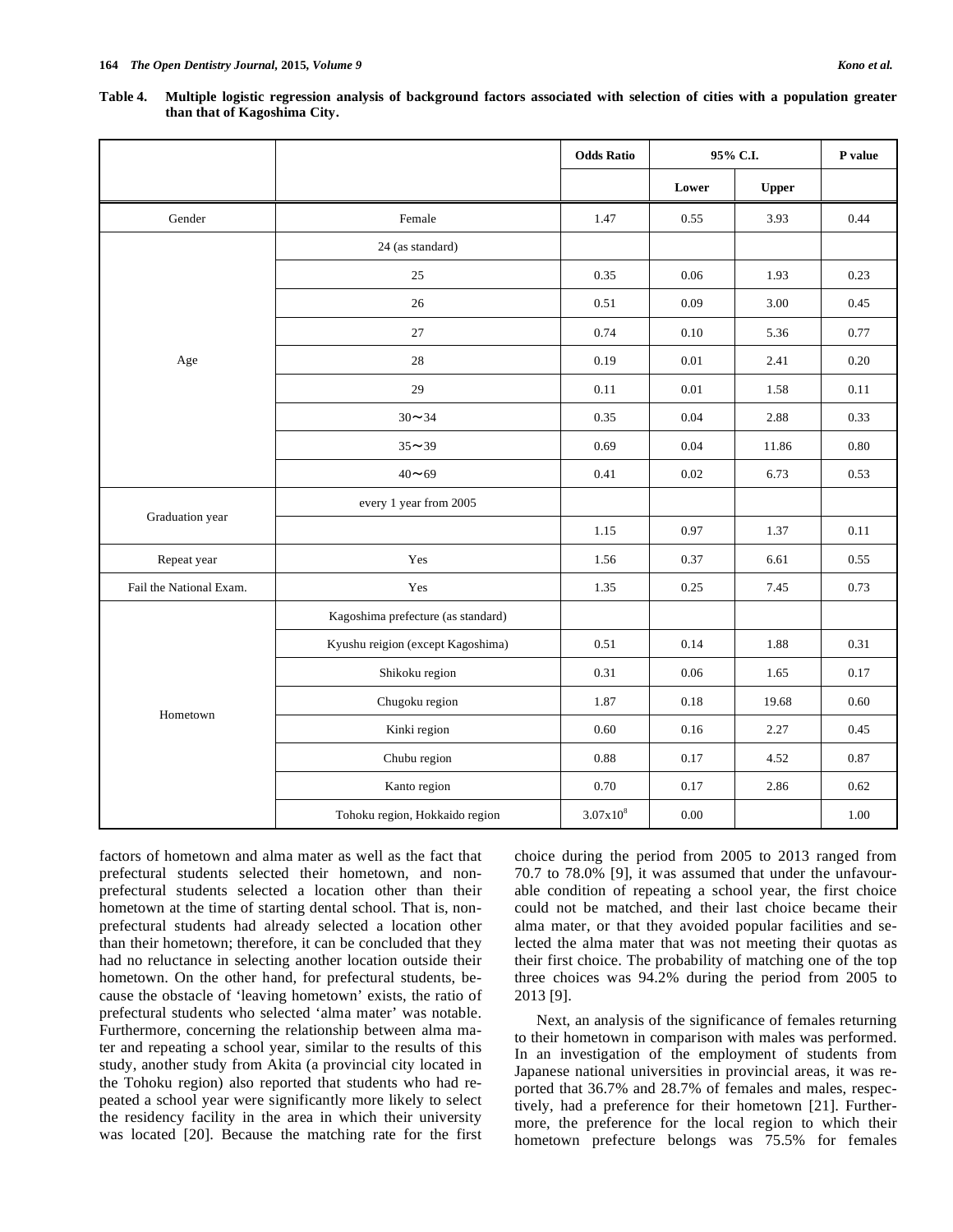|                         |                                          | <b>Odds Ratio</b> |           | 95% C.I. | P value  |
|-------------------------|------------------------------------------|-------------------|-----------|----------|----------|
|                         |                                          |                   | Lower     | Upper    |          |
| Gender                  | Female                                   | 1.47              | 0.55      | 3.930    | 0.44     |
|                         | 24 (as standard)                         |                   |           |          |          |
|                         | 25                                       | 2.615             | 0.623     | 10.974   | 0.189    |
|                         | 26                                       | 0.884             | 0.187     | 4.173    | 0.876    |
|                         | 27                                       | 1.172             | 0.218     | 6.316    | 0.853    |
| Age                     | 28                                       | 8.354             | 0.646     | 108.026  | 0.104    |
|                         | 29                                       | 1.695             | 0.089     | 32.247   | 0.726    |
|                         | $30 - 34$                                | 1.296             | 0.211     | 7.971    | 0.779    |
|                         | $35 - 39$                                | 0.000             | $0.000\,$ |          | 0.999    |
|                         | $40 - 69$                                | 1.462             | 0.089     | 24.146   | 0.791    |
|                         | every 1 year from 2005                   |                   |           |          |          |
| Graduation year         |                                          | 1.076             | 0.905     | 1.280    | 0.407    |
| Yes<br>Repeat year      |                                          | 1.095             | 0.241     | 4.971    | 0.907    |
| Fail the National Exam. | Yes                                      | 0.851             | 0.153     | 4.729    | 0.854    |
|                         | Kagoshima prefecture (as standard)       |                   |           |          |          |
|                         | Kyushu reigion (except Kagoshima)        | 2.335             | 0.447     | 12.198   | 0.315    |
|                         | Shikoku region                           | 10.987            | 1.664     | 72.547   | $0.013*$ |
|                         | Chugoku region                           | 0.784             | 0.060     | 10.186   | 0.853    |
| Hometown                | Kinki region                             | 11.678            | 2.629     | 51.870   | $0.001*$ |
|                         | Chubu region                             | 3.799             | 0.668     | 21.603   | 0.132    |
|                         | Kanto region                             | 7.115             | 1.543     | 32.811   | $0.012*$ |
|                         | Tohoku region, Hokkaido region, Overseas | 10.684            | 1.325     | 86.177   | $0.026*$ |

| Table 5. Multiple logistic regression analysis of background factors associated with selection of cities with a population greater |  |  |  |  |  |
|------------------------------------------------------------------------------------------------------------------------------------|--|--|--|--|--|
| than that of the hometown area.                                                                                                    |  |  |  |  |  |

\*:p<0.05

and 64.8% for males; a strong preference for hometown was previously shown [21], and similar studies from the United States were reported [22]. Moreover, in Japan, parents hope that their children will select employment in their hometown, but in terms of gender, it has been reported that this hope is stronger for women than for men [23]. Furthermore, this hope was more prevalent in fathers than in mothers [23]; hence, the fact that fathers want their daughters to remain close by can be considered as a sociocultural factor. That is, it is assumed that the synergistic effect of the preference of female students and parents, particularly the father, led to the higher rate of women having a preference for their hometown. Concerning the selection of hometown, compared with students from Kyushu, excluding Kagoshima Prefecture, students from Kanto or Kinki regions showed a significantly lower correlation; therefore, the cause was examined. These two regions are the eastern and western centres of economic activity in Japan [24]. The regions contain many cities forming single economic blocs, with Tokyo as the centre of Kanto and Osaka as the centre of Kinki; both areas possess highly developed transportation networks [25]. Thus, it can be inferred that it is common for residents of these areas to work in locations differing from their place of residence; thus, the rate of students selecting residency facilities in other prefectures that are easy to commute to led to this higher rate. Therefore, it is difficult to state that the preference for the hometown of students from Kanto or Kinki was lower compared with the preference of students from other regions.

Finally, the analysis of the preference for urban areas was performed. A relationship with the preference for urban areas was observed among students from Shikoku, Kinki, Kanto, Tohoku and Hokkaido regions. Concerning Kinki and Kanto regions, there are many residency facilities located in such urban areas, but as previously mentioned in the section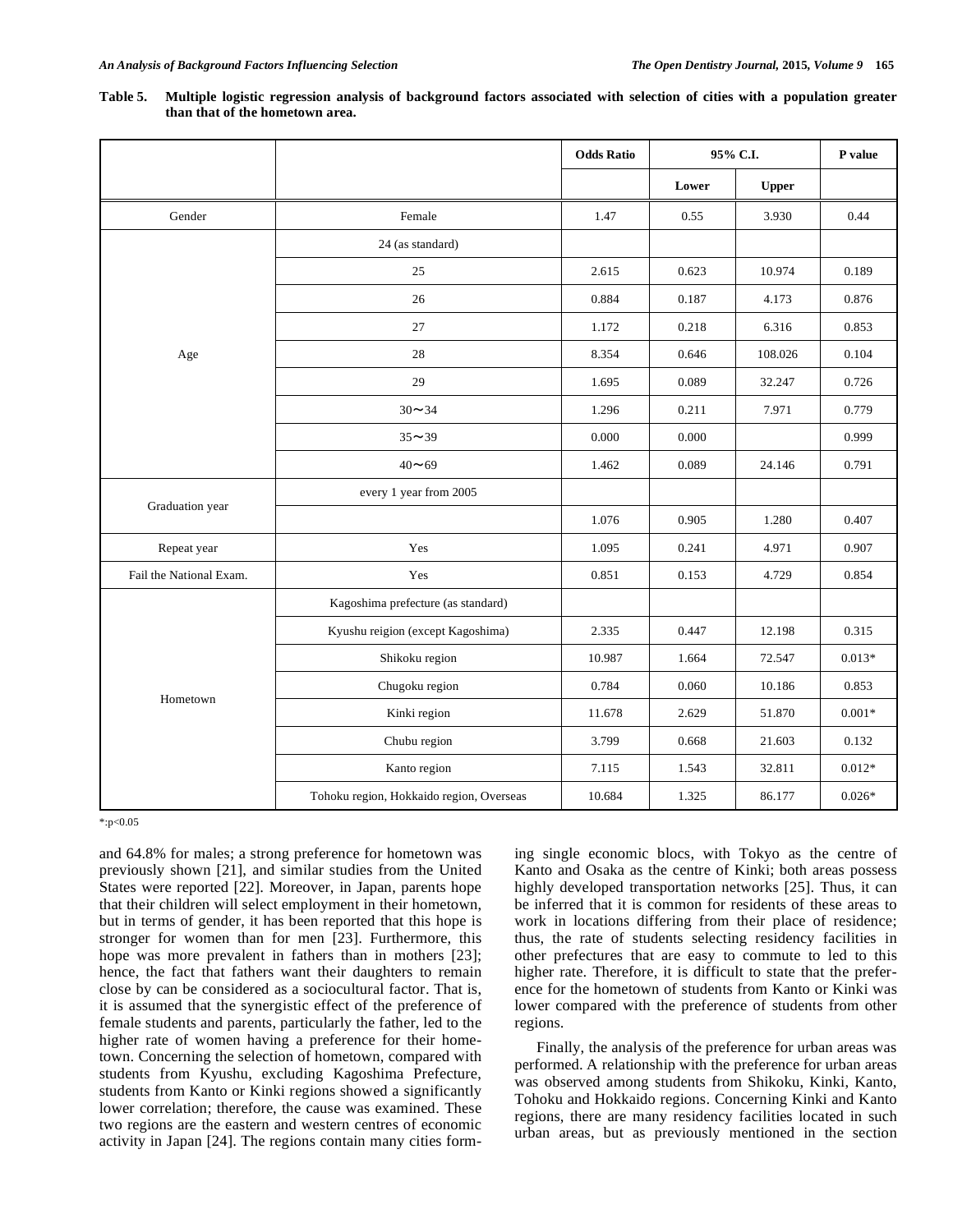

**Fig. (1).** Map of Japanese national universities with dental schools.

dealing with hometown, this is thought to be because of the highly developed transportation networks, and it is possible for residents to commute to work from their hometown. For example, in the case of students from the neighbouring prefectures of Tokyo in the Kanto region (Kanagawa, Chiba and Saitama Prefectures), these students have a preference for a region with their hometown prefecture but also have a preference for urban areas. The same is applicable to the Kinki region for students from Nara, Hyogo and Kyoto Prefectures with regard to commuting to Osaka. The reason for the preference for urban areas in Shikoku, Tohoku and Hokkaido is unclear, but it may be because there is only one dental school-affiliated hospital in Shikoku, and it is located in the prefectural capital of Tokushima, which has the lowest population of the four prefectures in Shikoku. In Canada, it has been reported that there is a strong association between the population of hometown and selection of work location [26]. Concerning Tohoku and Hokkaido, because the overall number of students was small, it was not possible to independently calculate their number; therefore, we could not discuss the reason for the preference for urban areas in these groups.

#### **LIMITATIONS OF THIS STUDY**

First, the results of matching may not have been the first choice of students; therefore, our analysis did not necessarily and accurately reflect the intentions of students. The mean matching rate for the first choice from 2005 to 2013 was 74.8% [9]. Second, it was highly likely that students who failed the national examination participated in matching until they passed; because the names of these students appeared multiple times in the list of students, it was possible that they influenced the results of this study. Third, because no analysis of students in universities located in government ordinance-designated cities has been performed, the difference in the behaviour of students from urban and provincial areas remains unclear. Fourth, although it has been reported that for students in a relationship, their partner was a background factor that influenced the selection of the residency facility [22], no investigation regarding the same has yet been performed.

Thus, further investigation is needed concerning the abovementioned issues pointed out in the present study.

#### **CONCLUSION**

In this study, it was clear that the hometown was an extremely strong factor in the selection of residency facilities by dental students in national universities located in provincial areas. It was reported that in Japan, in the field of medicine, a high ratio of resident doctors who underwent residency training in urban areas remained in those areas after the end of their residency training [6]. However, students undergoing residency training in provincial areas and continuing clinical practice in the same areas were also reported [27]. Unlike medical departments, national or prefectural departments of dentistry are not in each prefecture in Japan [9], which has led to an imbalance in quotas for local students at the prefectural level. Therefore, it is difficult to establish quotas. However, among those who had a preference for their hometown, there were some who had a preference for their home prefecture, while others had a preference for a region with their home prefecture, and as already shown, both male and female students of national universities in rural areas had a high preference for a region with their home prefecture [21]. Thus, the establishment of local quotas (such as a quota for students from Southern Kyushu) in national universities located in provincial areas, where possible, is one of the most effective policies. The establishment of deliberate policies to ensure the appropriate number of students and dental trainees who will support dental healthcare in the local community in the future is essential. It is the authors' opinion that in future studies, it will be necessary to examine